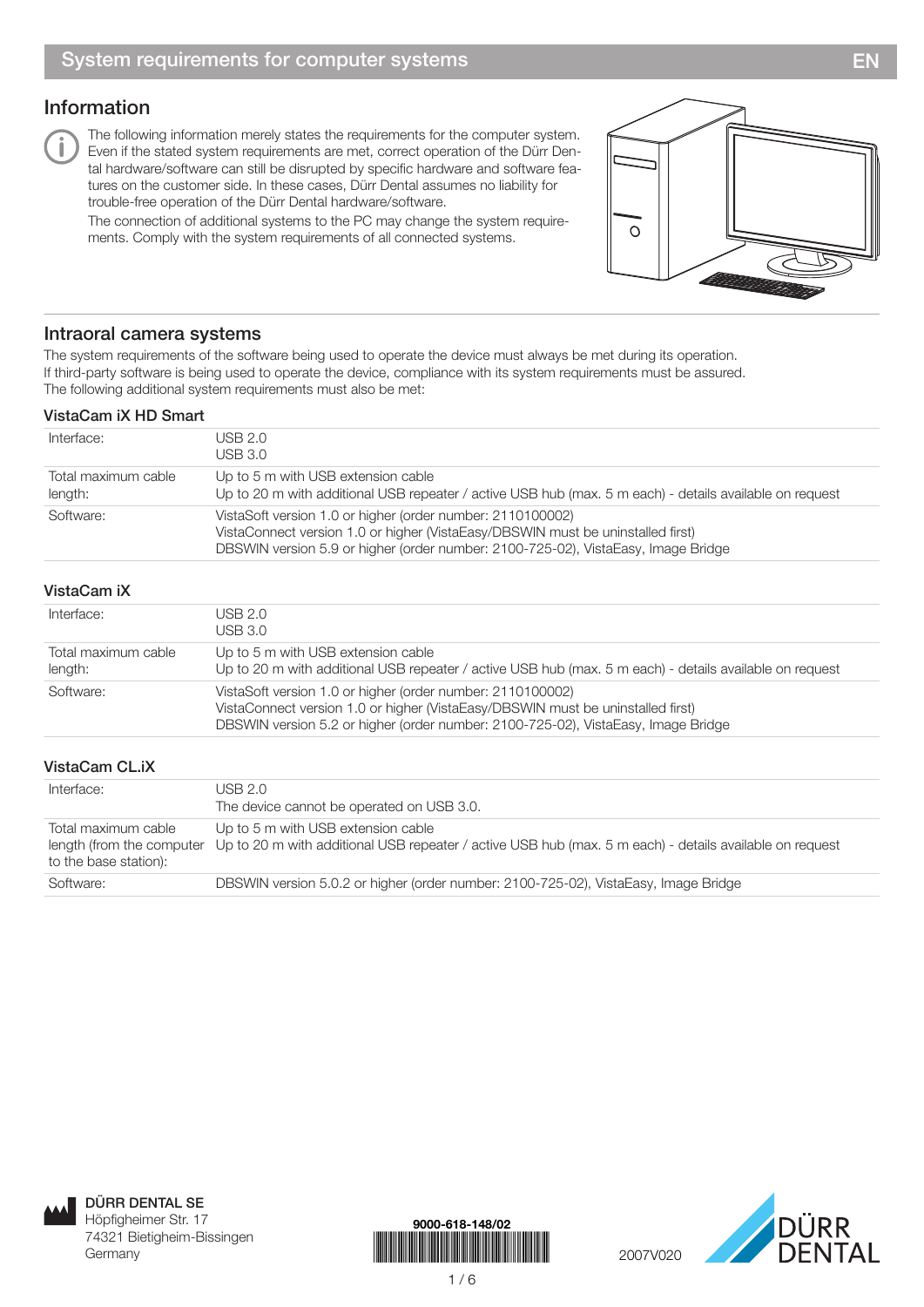# Image plate scanner and small X-ray system

The system requirements of the software being used to operate the device must always be met during its operation. If third-party software is being used to operate the device, compliance with its system requirements must be assured. The following additional system requirements must also be met:

#### VistaScan Mini View

| Interface: | Ethernet $>100$ Mbit/s<br>WLAN IEEE 802.11b/g with WPA and WPA2 encryption                                                                                                                                                         |
|------------|------------------------------------------------------------------------------------------------------------------------------------------------------------------------------------------------------------------------------------|
| Software:  | VistaSoft version 1.0 or higher (order number: 2110100002)<br>VistaConnect version 1.0 or higher (VistaEasy/DBSWIN must be uninstalled first)<br>DBSWIN version 5.5 or higher (order number: 2100-725-02), VistaEasy, Image Bridge |

#### VistaScan Mini Plus

| Interface:                     | USB 2.0<br>USB 3.0<br>Ethernet $\geq 100$ Mbit/s                                                                                                                                                                                                                                                                                |
|--------------------------------|---------------------------------------------------------------------------------------------------------------------------------------------------------------------------------------------------------------------------------------------------------------------------------------------------------------------------------|
| Total maximum cable<br>length: | USB: up to 5 m with USB extension cable<br>USB: up to 20 m with additional USB repeater / active USB hub (max. 5 m each) - details available on request                                                                                                                                                                         |
| Software:                      | VistaSoft version 1.0 or higher (order number: 2110100002), only Ethernet network connection supported<br>VistaConnect version 1.0 or higher (VistaEasy/DBSWIN must be uninstalled first, only Ethernet network con-<br>nection supported)<br>DBSWIN version 5.0 or higher (order number: 2100-725-02), VistaEasy, Image Bridge |

#### VistaScan Mini

| Interface:                     | USB 2.0<br>USB 3.0<br>Ethernet $\geq 100$ Mbit/s                                                                                                                                                                                                                                                                                |
|--------------------------------|---------------------------------------------------------------------------------------------------------------------------------------------------------------------------------------------------------------------------------------------------------------------------------------------------------------------------------|
| Total maximum cable<br>length: | USB: up to 5 m with USB extension cable<br>USB: up to 20 m with additional USB repeater / active USB hub (max. 5 m each) - details available on request                                                                                                                                                                         |
| Software:                      | VistaSoft version 1.0 or higher (order number: 2110100002), only Ethernet network connection supported<br>VistaConnect version 1.0 or higher (VistaEasy/DBSWIN must be uninstalled first, only Ethernet network con-<br>nection supported)<br>DBSWIN version 5.0 or higher (order number: 2100-725-02), VistaEasy, Image Bridge |

#### VistaScan Mini Easy

| Interface:                     | USB 2.0<br>USB 3.0<br>Ethernet $\geq 100$ Mbit/s                                                                                                                                            |
|--------------------------------|---------------------------------------------------------------------------------------------------------------------------------------------------------------------------------------------|
| Total maximum cable<br>length: | USB: up to 5 m with USB extension cable<br>USB: up to 20 m with additional USB repeater / active USB hub (max. 5 m each) - details available on request                                     |
| Software:                      | VistaSoft version 2.1 or higher (order number: 2110100002), only Ethernet network connection supported<br>DBSWIN version 5.3 or higher (order number: 2100-725-02), VistaEasy, Image Bridge |

#### VistaScan Nano Easy

| Interface: | Ethernet >100 Mbit/s                                                                                                                             |
|------------|--------------------------------------------------------------------------------------------------------------------------------------------------|
| Software:  | VistaSoft version 2.3 or higher (order number: 2110100002)<br>DBSWIN version 5.15 or higher (order number: 2100-725-02), VistaEasy, Image Bridge |

#### VistaScan Combi View

| Interface: | Ethernet $\geq 100$ Mbit/s<br>WLAN IEEE 802.11b/g with WPA and WPA2 encryption                                                                                                                                                     |
|------------|------------------------------------------------------------------------------------------------------------------------------------------------------------------------------------------------------------------------------------|
| Software:  | VistaSoft version 1.0 or higher (order number: 2110100002)<br>VistaConnect version 1.0 or higher (VistaEasy/DBSWIN must be uninstalled first)<br>DBSWIN version 5.5 or higher (order number: 2100-725-02), VistaEasy, Image Bridge |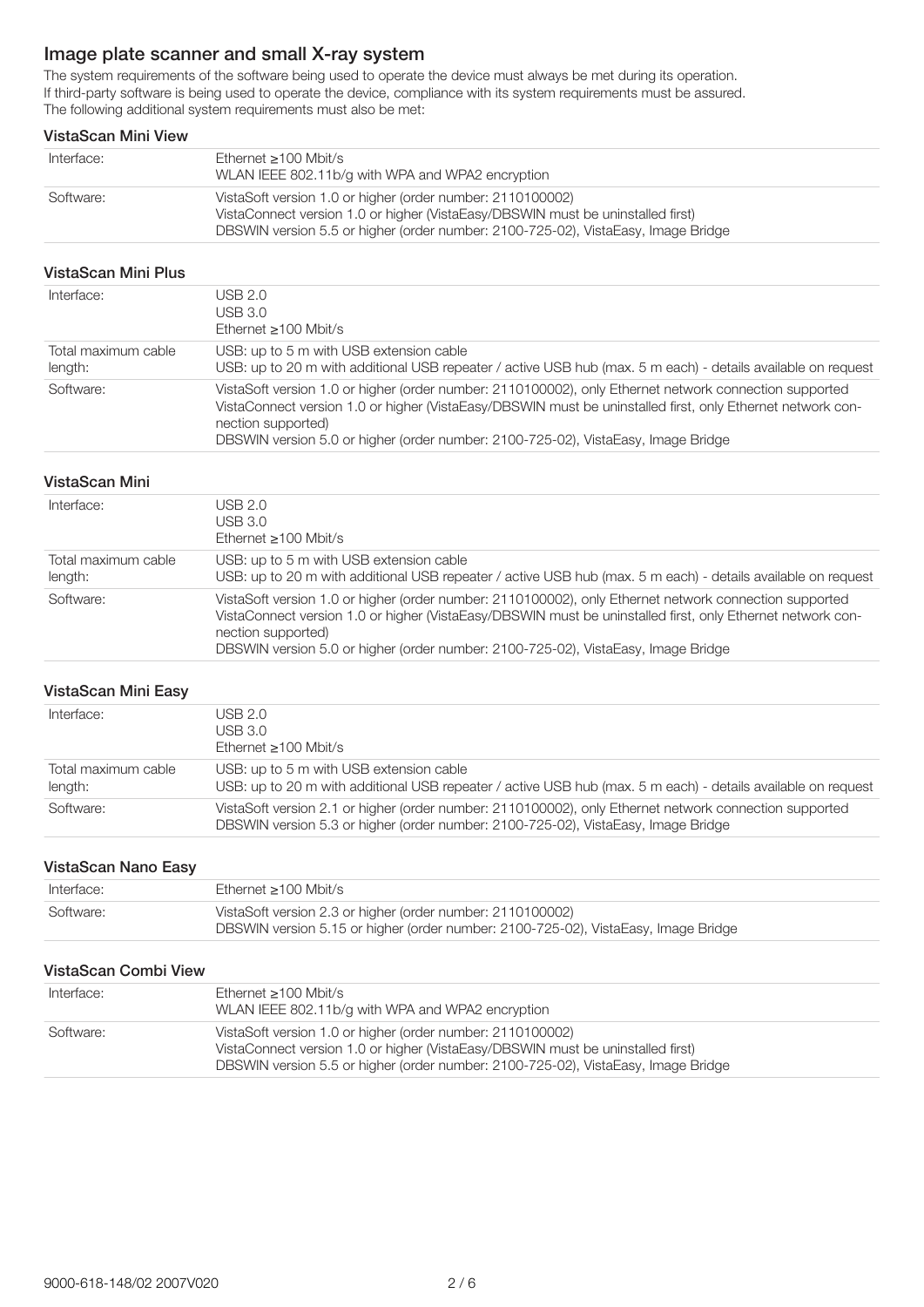#### VistaRay 7

| Drive:                         | DVD ROM                                                                                                                                                                                                                            |
|--------------------------------|------------------------------------------------------------------------------------------------------------------------------------------------------------------------------------------------------------------------------------|
| Interface:                     | USB 2.0<br>USB 3.0                                                                                                                                                                                                                 |
| Total maximum cable<br>length: | USB: 5m                                                                                                                                                                                                                            |
| Software:                      | VistaSoft version 1.0 or higher (order number: 2110100002)<br>VistaConnect version 1.0 or higher (VistaEasy/DBSWIN must be uninstalled first)<br>DBSWIN version 5.3 or higher (order number: 2100-725-02), VistaEasy, Image Bridge |

## X-ray unit

The system requirements of the software being used to operate the device must always be met during its operation. If third-party software is being used to operate the device, compliance with its system requirements must be assured. The following additional system requirements must also be met:

#### VistaPano S

| Interface:     | 1 free PCI Express slot for supplied Gigabit Ethernet controller                                                                                |
|----------------|-------------------------------------------------------------------------------------------------------------------------------------------------|
| Graphics card: | Resolution $\geq 1280 \times 1024$<br>Depth of colour 32-bit, 16.7 million colours                                                              |
| Software:      | VistaSoft version 1.0 or higher (order number: 2110100002)<br>DBSWIN version 5.6 or higher (order number: 2100-725-02), VistaEasy, Image Bridge |

#### VistaPano S Ceph

| Interface: | 1 free PCI Express slot for supplied Gigabit Ethernet controller                                                                                |
|------------|-------------------------------------------------------------------------------------------------------------------------------------------------|
| Software:  | VistaSoft version 1.0 or higher (order number: 2110100002)<br>DBSWIN version 5.8 or higher (order number: 2100-725-02), VistaEasy, Image Bridge |

#### VistaVox S

A reconstruction PC with increased requirements is required to operate the unit. A direct connection is required between the reconstruction PC and the unit (fibre optic cable).

The processor and graphics board must correspond with the specifications and system requirements to enable a faultless reconstruction. Should these requirements not be fulfilled, Dürr Dental does not provide any guarantee for faultless reconstruction.

| CPU:                | $\ge$ Intel Xeon E5-1607 3 GHz<br>$\geq$ Intel Core i7-6700, 3,4 GHz                                                                                                                                                                                                                                                             |
|---------------------|----------------------------------------------------------------------------------------------------------------------------------------------------------------------------------------------------------------------------------------------------------------------------------------------------------------------------------|
| RAM:                | $\geq$ 16 GB DDR3-1600                                                                                                                                                                                                                                                                                                           |
| Operating systems:  | Microsoft Windows 10, 64-Bit (Pro or higher)                                                                                                                                                                                                                                                                                     |
| Hard disk:          | - For reconstruction: $\geq 500$ GB, SSD recommended<br>- Additionally for the database (only with single workstation installation): the database memory requirements<br>depend on the number of images taken at the surgery in question. (Camera image: approx. 1 MB, X-ray<br>image: approx. 2 MB – 10 MB, CBCT: 200 – 400 MB) |
| Drive:              | DVD-ROM (optional: software can be installed via download)                                                                                                                                                                                                                                                                       |
| Interface:          | 1 PCI Express slot Gen2 x4<br>USB socket<br>Gigabit Ethernet (only with multi-station installation)                                                                                                                                                                                                                              |
| Graphics card:      | NVIDIA GeForce GTX970 4 GB<br>NVIDIA GeForce GTX1060 6 GB<br>NVIDIA GeForce GTX1070 8 GB<br>NVIDIA GeForce GTX1080 8 GB<br>NVIDIA GeForce GTX 1660Ti 6 GB<br>NVIDIA GeForce RTX 2070 8 GB<br>NVIDIA Quadro P2000 5 GB                                                                                                            |
| Diagnostic monitor: | In accordance with DIN 6868-157, room category 5 or 6 (depending on the requirements)                                                                                                                                                                                                                                            |
| Software:           | VistaSoft version 2.0 or higher (order number: 2110100002)                                                                                                                                                                                                                                                                       |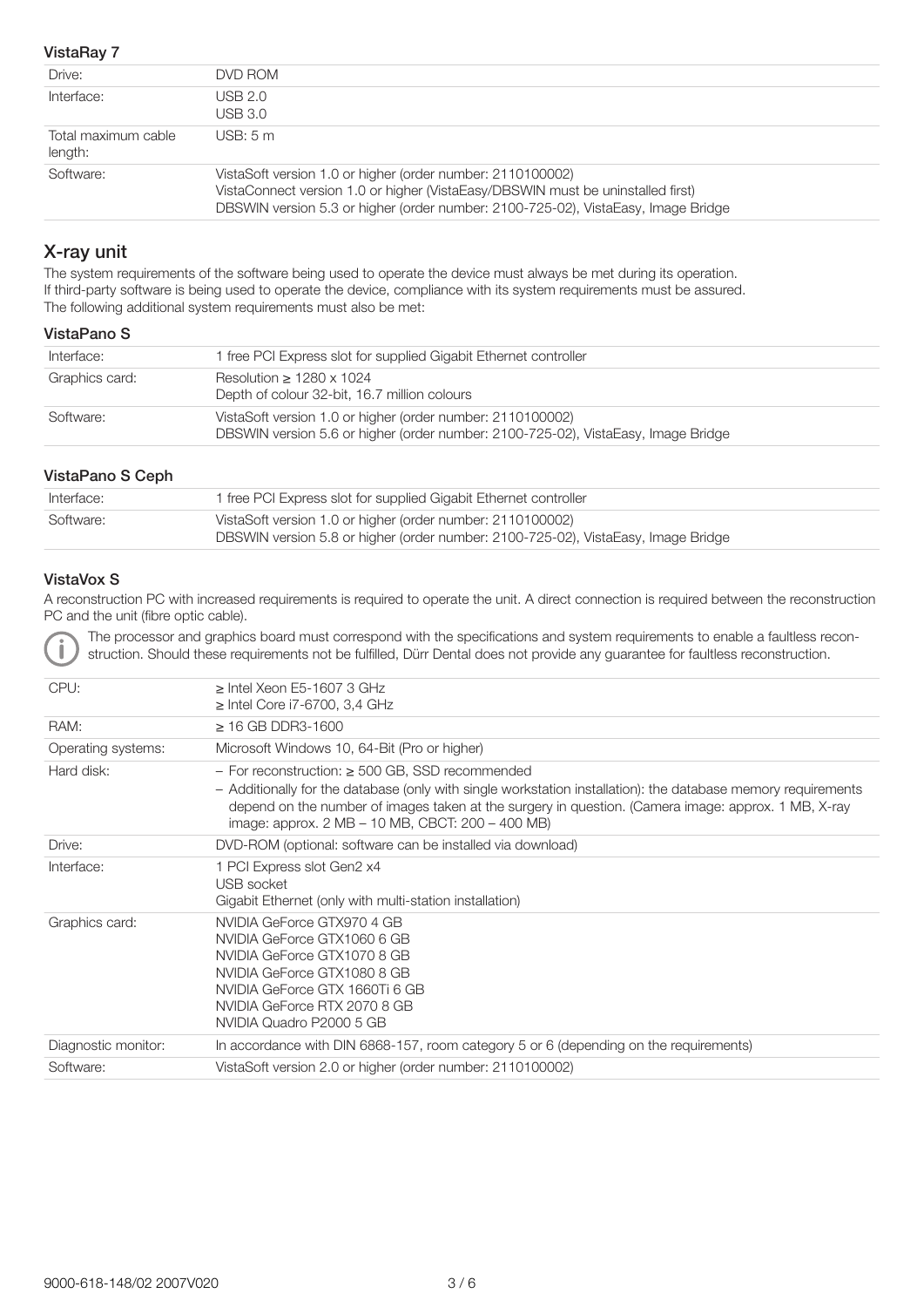### VistaVox S Ceph

A reconstruction PC with increased requirements is required to operate the unit. A direct connection is required between the reconstruction PC and the unit (fibre optic cable).



The processor and graphics board must correspond with the specifications and system requirements to enable a faultless reconstruction. Should these requirements not be fulfilled, Dürr Dental does not provide any guarantee for faultless reconstruction.

| CPU:                | $>$ Intel Xeon F5-1607 3 GHz<br>$\geq$ Intel Core i7-6700, 3,4 GHz                                                                                                                                                                                                       |
|---------------------|--------------------------------------------------------------------------------------------------------------------------------------------------------------------------------------------------------------------------------------------------------------------------|
| RAM:                | $\geq$ 16 GB DDR3-1600                                                                                                                                                                                                                                                   |
| Operating systems:  | Microsoft Windows 10, 64-Bit (Pro or higher)                                                                                                                                                                                                                             |
| Hard disk:          | $-$ For reconstruction: $\geq$ 500 GB, SSD recommended                                                                                                                                                                                                                   |
|                     | - Additionally for the database (only with single workstation installation): the database memory requirements<br>depend on the number of images taken at the surgery in question. (Camera image: approx. 1 MB, X-ray<br>image: approx. 2 MB – 10 MB, CBCT: 200 – 400 MB) |
| Drive:              | DVD-ROM (optional: software can be installed via download)                                                                                                                                                                                                               |
| Interface:          | 1 PCI Express slot Gen2 x4<br>USB socket<br>Gigabit Ethernet (only with multi-station installation)                                                                                                                                                                      |
| Graphics card:      | NVIDIA GeForce GTX970 4 GB<br>NVIDIA GeForce GTX1060 6 GB<br>NVIDIA GeForce GTX1070 8 GB<br>NVIDIA GeForce GTX1080 8 GB<br>NVIDIA GeForce GTX 1660Ti 6 GB<br>NVIDIA GeForce RTX 2070 8 GB<br>NVIDIA Quadro P2000 5 GB                                                    |
| Diagnostic monitor: | In accordance with DIN 6868-157, room category 5 or 6 (depending on the requirements)                                                                                                                                                                                    |
| Software:           | VistaSoft version 2.3 or higher (order number: 2110100002)                                                                                                                                                                                                               |
|                     |                                                                                                                                                                                                                                                                          |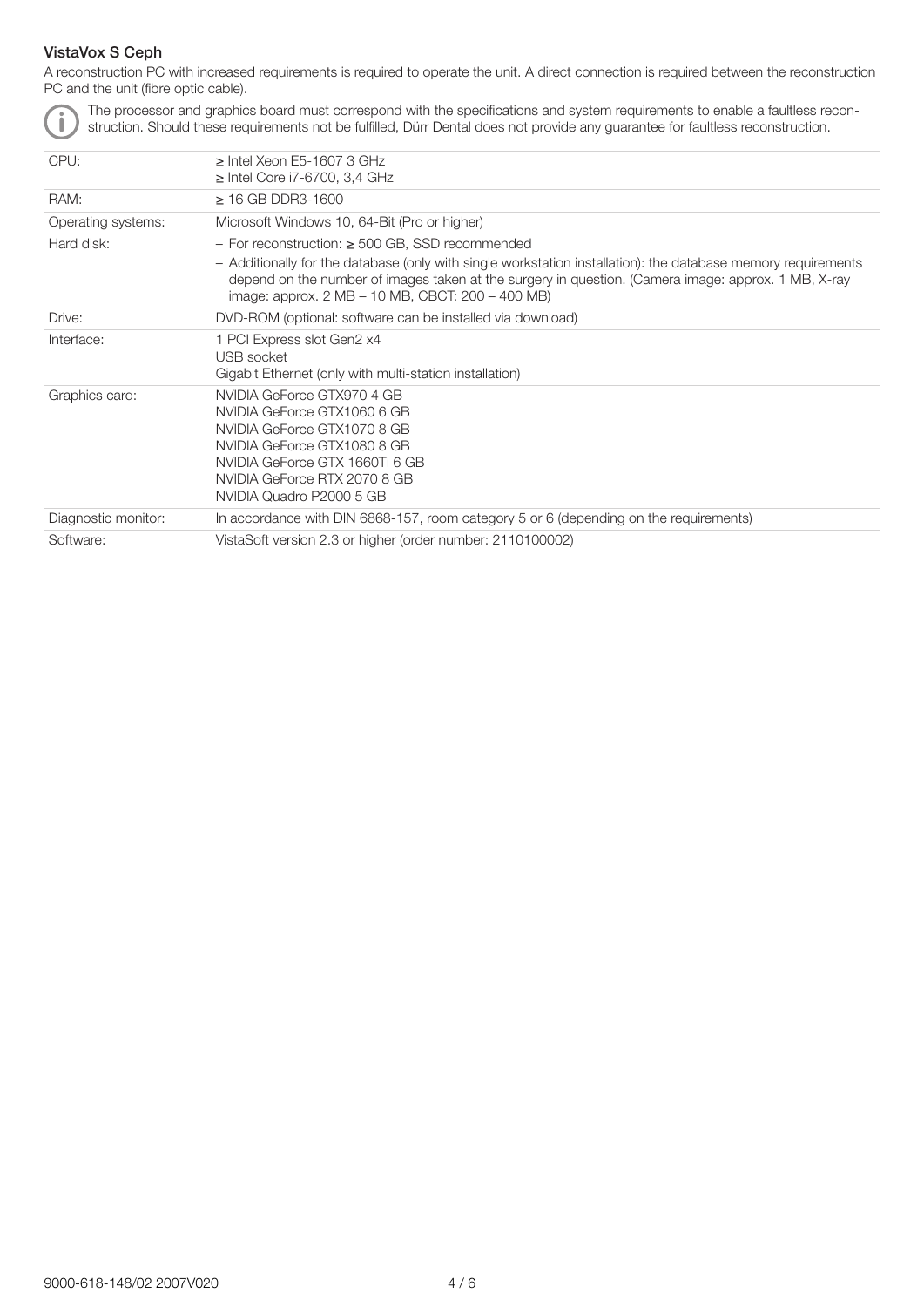# **Software**

### VistaSoft

Valid from version 2.4.10, order number 2110100002

| CPU:                | $\frac{1}{2}$ . The state of the state of the state of the state of the state of the state of the state of the state of the state of the state of the state of the state of the state of the state of the state of the state of t<br>$\geq$ Intel Core i3                      |
|---------------------|--------------------------------------------------------------------------------------------------------------------------------------------------------------------------------------------------------------------------------------------------------------------------------|
|                     |                                                                                                                                                                                                                                                                                |
| RAM:                | > 4 GB                                                                                                                                                                                                                                                                         |
| Operating systems:  | Microsoft Windows 8.1 (not Windows RT)<br>Microsoft Windows 10 (Pro or higher)<br>Microsoft Windows Server 2016<br>Microsoft Windows Server 2019                                                                                                                               |
| Hard disk:          | Workstation (without database) $\geq 50$ GB<br>The database memory requirements depend on the number of images taken at the surgery in question.<br>(Camera image: approx. 1 MB, X-ray image: approx. 2 MB – 10 MB, CBCT: 200 – 300 MB)                                        |
| Data backup:        | Daily data back-up                                                                                                                                                                                                                                                             |
| Drive:              | DVD-ROM                                                                                                                                                                                                                                                                        |
| Interface:          | Ethernet $> 100$ MBit/s<br>USB (for installation)<br>Internet connection (for VistaSoft Cloud only)<br>Valid email address (for VistaSoft Cloud only)                                                                                                                          |
| Graphics card:      | Resolution $> 1280 \times 1024$<br>Depth of colour 32-bit, 16.7 million colours<br>For viewing 3D X-ray images: NVIDIA graphics card $\geq 1$ GB<br>With regard to producing 3D X-ray images, please see requirements for 3D X-ray units (VistaVox S and Vista-<br>Vox S Ceph) |
| Diagnostic monitor: | In accordance with DIN 6868-157, room category 5 or 6 (depending on the requirements)                                                                                                                                                                                          |
| Notes:              | Data migration is possible from an existing DBSWIN installation into VistaSoft from DBSWIN 5.11 or higher.                                                                                                                                                                     |
|                     |                                                                                                                                                                                                                                                                                |

## VistaConnect

| Valid from version 1.0 |                                                                                                                                                                                                                                                                      |
|------------------------|----------------------------------------------------------------------------------------------------------------------------------------------------------------------------------------------------------------------------------------------------------------------|
| CPU:                   | $>$ Intel Core i3                                                                                                                                                                                                                                                    |
| RAM:                   | $> 2$ GB                                                                                                                                                                                                                                                             |
| Operating systems:     | Microsoft Windows 7 32-bit (Home Premium or higher), SP1 and Update KB3033929, recommended:<br>KB2921916<br>Microsoft Windows 7 64-bit (Home Premium or higher), SP1 and Update KB3033929, recommended:<br>KB2921916<br>Microsoft Windows 8, 64-bit (not Windows RT) |
| Hard disk:             | Workstation (without database) $\geq$ 50 GB<br>The database memory requirements depend on the number of images taken at the surgery in question.<br>(Camera image: approx. 1 MB / X-ray image: approx. 2 MB - 10 MB)                                                 |
| Drive:                 | DVD ROM                                                                                                                                                                                                                                                              |
| Interface:             | Ethernet $\geq 100$ MBit/s                                                                                                                                                                                                                                           |
| Graphics card:         | Resolution $\geq 1024 \times 768$<br>Depth of colour 32-bit, 16.7 million colours                                                                                                                                                                                    |
| Notes:                 | VistaConnect can only be installed if VistaEasy/DBSWIN is uninstalled first.<br>VistaConnect and Image Bridge can be installed in parallel from Image Bridge version 1.0.69.0 or higher.                                                                             |